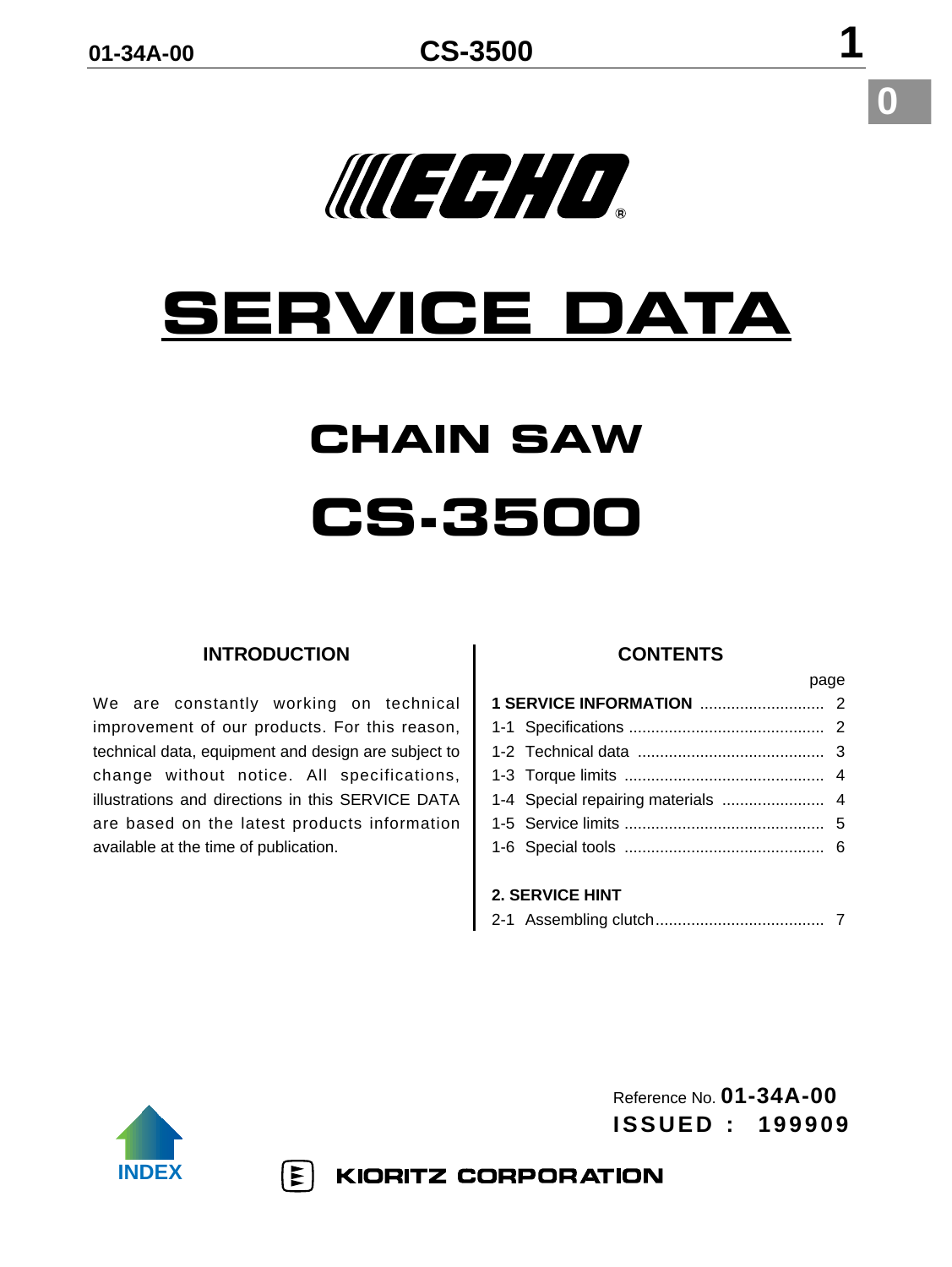#### **1 SERVICE INFORMATION**

#### **1-1 Specifications**

| Dimensions Length* |                                                 | mm(in)                             |                                |                                                               | 386 (15.2)                             |  |
|--------------------|-------------------------------------------------|------------------------------------|--------------------------------|---------------------------------------------------------------|----------------------------------------|--|
|                    | Width*<br>mm(in)                                |                                    | 223 (8.78)                     |                                                               |                                        |  |
|                    | Height                                          | mm(in)                             |                                |                                                               | 258 (10.2)                             |  |
| Dry weight*        |                                                 | kg(lb)                             | 3.75(8.27)                     |                                                               |                                        |  |
| Engine             | <b>Type</b>                                     |                                    |                                | KIORITZ, air-cooled, two-stroke, single cylinder              |                                        |  |
|                    |                                                 |                                    |                                | Two-piece casting, Ventilated piston                          |                                        |  |
|                    | Rotation                                        |                                    |                                | Clockwise as viewed from the output end                       |                                        |  |
|                    | Displacement                                    | cm <sup>3</sup> (in <sup>3</sup> ) |                                |                                                               | 34.0 (2.075)                           |  |
|                    | <b>Bore</b>                                     | mm(in)                             |                                |                                                               | 38.0 (1.496)                           |  |
|                    | <b>Stroke</b>                                   | mm(in)                             |                                |                                                               | 30.0 (1.181)                           |  |
|                    | Compression ratio                               |                                    |                                | 6.5                                                           |                                        |  |
| Carburettor Type   |                                                 |                                    |                                |                                                               | Diaphragm horizontal-draught           |  |
|                    | Supplier and Model                              |                                    |                                |                                                               | Walbro WT-504                          |  |
|                    | Venturi size-Throttle bore mm(in)               |                                    |                                | $11.11 - 15.85$ (7/16 - 5/8)                                  |                                        |  |
| Ignition           | <b>Type</b>                                     |                                    |                                | CDI (Capacitor discharge ignition) system                     |                                        |  |
|                    |                                                 |                                    |                                | in a single integrated piece, with electronic timing advancer |                                        |  |
|                    | Spark plug                                      |                                    |                                | BPMR7A, RCJ7Y                                                 |                                        |  |
| <b>Starter</b>     | <b>Type</b>                                     |                                    |                                | Automatic rewind                                              |                                        |  |
|                    | Rope diameter x length                          | mm(in)                             |                                |                                                               | $3.0 \times 890$ (0.12 $\times 35.0$ ) |  |
| Fuel               | <b>Type</b>                                     |                                    |                                | Premixed two-stroke fuel (Refer to operator's manual.)        |                                        |  |
|                    | Tank capacity                                   | cm <sup>3</sup> (U.S.fI.oz.)       |                                |                                                               | 320 (10.8)                             |  |
| Clutch             | <b>Type</b>                                     |                                    |                                |                                                               | Centrifugal, 3-shoe slide              |  |
|                    | Guide bar / Saw chain lubrication type          |                                    | Automatic with volume adjuster |                                                               |                                        |  |
|                    | Tank capacity, oil cm <sup>3</sup> (U.S.fl.oz.) |                                    |                                |                                                               | 180 (6.09)                             |  |
| Sprocket           | <b>Type</b>                                     |                                    |                                |                                                               | Spur                                   |  |
|                    | Number of teeth                                 |                                    |                                |                                                               | 6                                      |  |
|                    | Pitch                                           | in.                                |                                | 3/8 Low profile                                               |                                        |  |
| Guide bar          | <b>Type</b>                                     |                                    | 30RC50-3/8                     | 35RC50-3/8                                                    | 40RC50-3/8                             |  |
|                    | Called length                                   | cm                                 | 30                             | 35                                                            | 40                                     |  |
|                    | Gauge                                           | in.                                |                                | 0.050                                                         |                                        |  |
| Saw chain          | Number of drive links                           |                                    | 47                             | 53                                                            | 58                                     |  |
|                    | Pitch                                           | in.                                |                                | 3/8 Low profile                                               |                                        |  |
|                    | Gauge                                           | in                                 |                                | 0.050                                                         |                                        |  |

\*Without guide bar and saw chain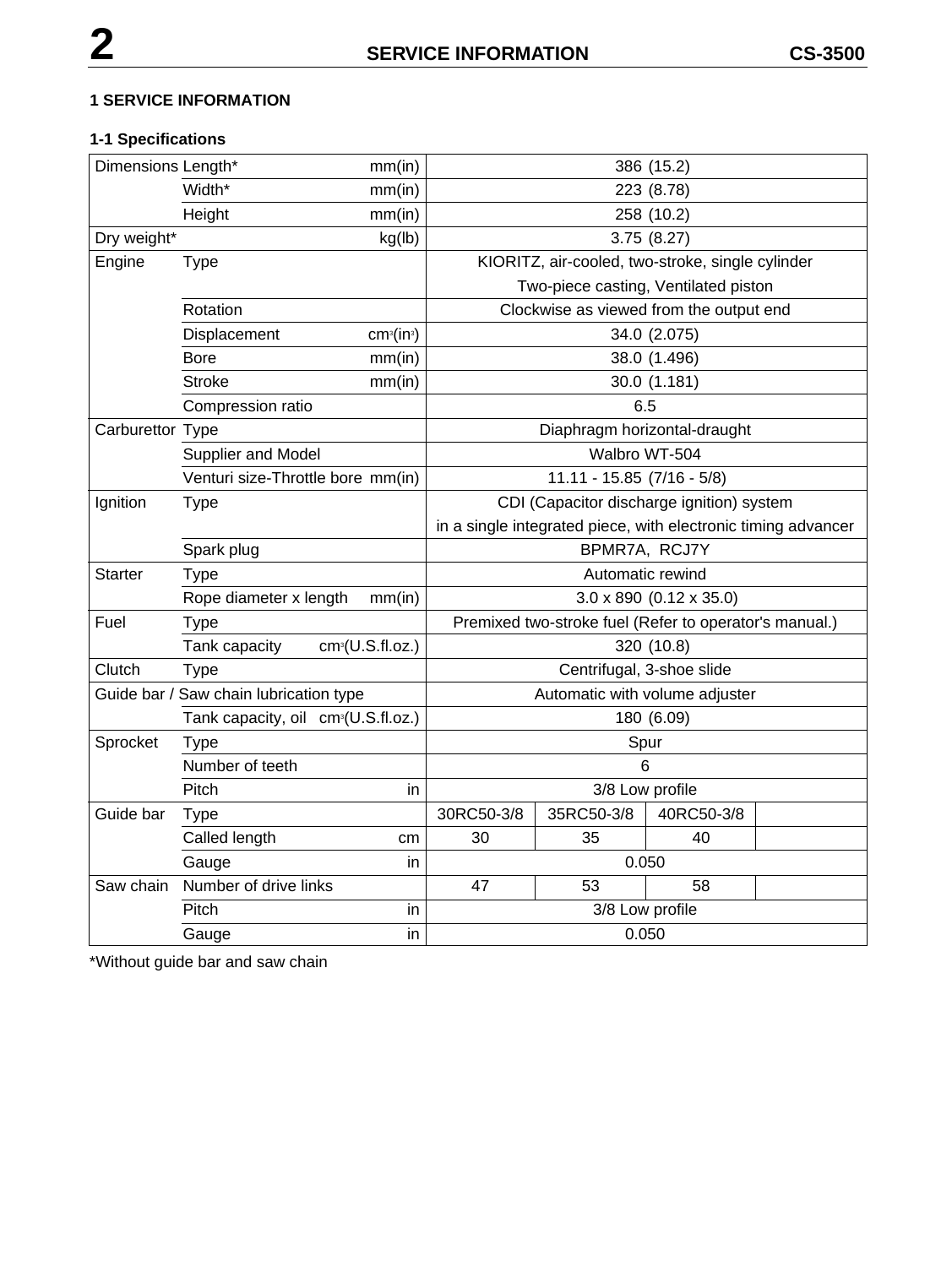#### **1-2 Technical data**

| Engine                                 |                                      |                                        |
|----------------------------------------|--------------------------------------|----------------------------------------|
| Idling speed<br>rpm                    |                                      | 2800 - 3200                            |
| Operating speed                        | rpm                                  | 8000 - 10000                           |
| High speed (No load full throttle)*    | rpm                                  | 11500 - 12000                          |
| Clutch-in speed                        | rpm                                  | 4200 - 4800                            |
| Compression pressure                   | kgf/cm <sup>2</sup> (psi)            | 7.7(109)                               |
| Carburettor                            |                                      |                                        |
| Idle speed screw initial setting       | turn in                              | 13/4                                   |
| L needle initial setting               | turns back                           | 11/4                                   |
| H needle initial setting               | turns back                           | 11/8                                   |
| Test pressure                          | kgf/cm <sup>2</sup> (psi)            | 0.5(7.0)                               |
| Metering lever height                  | mm(in)                               | 1.65 (0.065) lower than diaphragm seat |
| Ignition system                        |                                      |                                        |
| Spark plug gap                         | mm(in)                               | $0.6 - 0.7$ (0.024 - 0.028)            |
| Minimum secondary voltage at 1500 rpm  | kV                                   | 18                                     |
| Secondary coil resistance              | $k\Omega$                            | $1.7 - 2.2$                            |
| Pole shoe air gaps                     | mm(in)                               | $0.30 - 0.40$ (0.012 - 0.016)          |
| Ignition timing                        | <b>PBTDC</b>                         |                                        |
|                                        | at 1500 rpm                          | 26.5                                   |
|                                        | at 3000 rpm                          | 26.5                                   |
|                                        | at 8000 rpm                          | 25                                     |
| Chain oil discharge volume at 7000 rpm |                                      |                                        |
|                                        | cm <sup>3</sup> /min(U.S.fl.oz./min) | 1.5 - 13 (0.05 - 0.45) adjustable      |

BTDC: Before top dead center.

\*With guide bar and saw chain.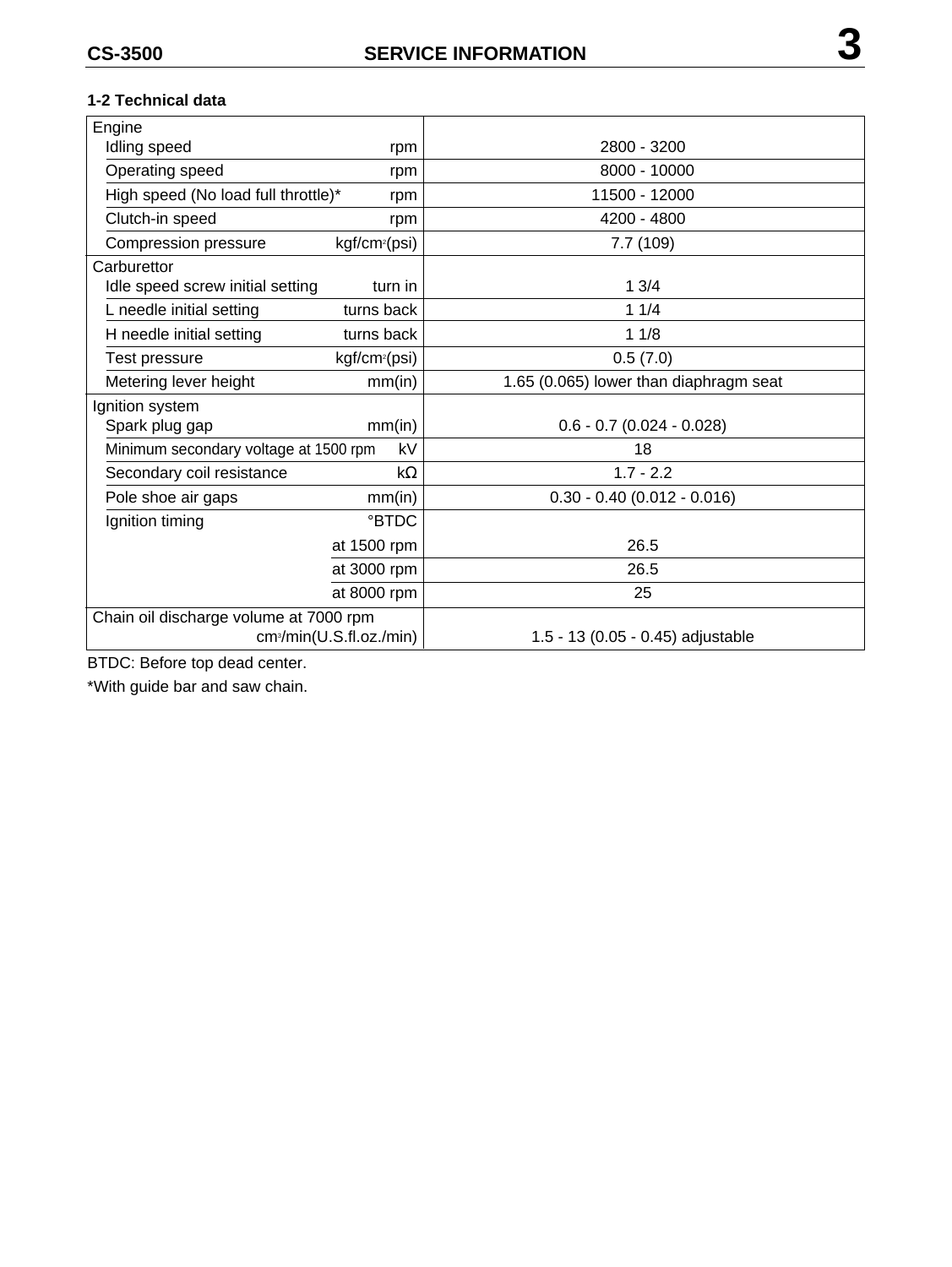#### **1-3 Torque limits**

| Descriptions               | <b>Size</b>        | kgf•cm      | $N$ •m      |
|----------------------------|--------------------|-------------|-------------|
| Crankcase                  | M 5                | 70 - 110    | $7 - 10$    |
| Engine mount               | M 5                | 70 - 110    | $7 - 10$    |
| Cylinder cover             | $M$ 4 <sup>*</sup> | $10 - 20$   | $1.0 - 1.9$ |
| Intake bellows             | M 5                | $30 - 45$   | $3.0 - 4.4$ |
| Carburettor elbow          | $M5*$              | $20 - 40$   | $2.0 - 3.9$ |
| Clutch hub                 | LM 8               | $300 - 400$ | $30 - 39$   |
| Chain catcher              | $M5*$              | $20 - 40$   | $2.0 - 3.9$ |
| Flywheel                   | M 8                | 200 - 240   | $20 - 23$   |
| Ignition coil (CDI module) | $M \ 5**$          | $30 - 45$   | $3.0 - 4.4$ |
| Spark plug                 | M14                | 130 - 170   | $13 - 16$   |
| Starter pawl               | $M 5**$            | $30 - 45$   | $3.0 - 4.4$ |
| Starter case               | M 4                | $15 - 25$   | $1.5 - 2.4$ |
| Sprocket guard plate       | $M$ 4 <sup>*</sup> | $10 - 20$   | $1.0 - 1.9$ |
| Muffler                    | M 5                | $50 - 75$   | $4.9 - 7.3$ |
| Front handle<br>Cushion    | $M 4**$            | $10 - 15$   | $1.0 - 1.4$ |
| Engine cover front         | $M$ 4 <sup>*</sup> | $20 - 40$   | $2.0 - 3.9$ |
| Engine cover rear          | M 4                | $15 - 25$   | $1.5 - 2.4$ |
| Auto-oiler                 | M <sub>4</sub>     | $15 - 25$   | $1.5 - 2.4$ |
| Throttle latch             | M <sub>10</sub>    | $6 - 10$    | $0.6 - 0.9$ |
| Front handle               | $M5*$              | $15 - 25$   | $1.5 - 2.4$ |
| Handle assembly            | M 4                | $12 - 18$   | $1.2 - 1.7$ |
|                            | M 5                | $20 - 35$   | $2.0 - 3.4$ |
|                            | $5*$<br>M          | $20 - 40$   | $2.0 - 3.9$ |
| Guide bar                  | M 6                | $90 - 110$  | $9 - 10$    |
| Regular bolt, nut,         | M 3                | $6 - 10$    | $0.6 - 0.9$ |
| and screw                  | M 4                | $15 - 25$   | $1.5 - 2.4$ |
|                            | M 5                | $25 - 45$   | $2.5 - 4.4$ |
|                            | M 6                | 45 - 75     | $4.5 - 7.3$ |

\* Tapping screw

\*\* Apply thread locking sealant

LM: Left-hand thread

#### **1-4 Special repairing materials**

| Material               | Location                         | Remarks                              |
|------------------------|----------------------------------|--------------------------------------|
| Adhesive               | Ball bearing outer / crankcase   | Loctite #675, RC #75 or equivalent   |
| Grease                 | Auto-oiler worm                  |                                      |
|                        | Clutch needle bearing            |                                      |
|                        | Cushion, inside                  | Lithium based grease                 |
|                        | Oil seal lip                     |                                      |
|                        | Rewind spring                    |                                      |
|                        | Chain brake (metal contact part) | Molybdenum grease (approx. 1 gram)   |
| Liquid gasket          | Crankcase seams                  | Loctite #518 or equivalent           |
| Thread locking sealant | Ignition coil screws             |                                      |
|                        | Starter pawl screws              | Loctite #222, ThreeBond #1342, #1344 |
|                        | Cushion screws (Front handle)    | or equivalent                        |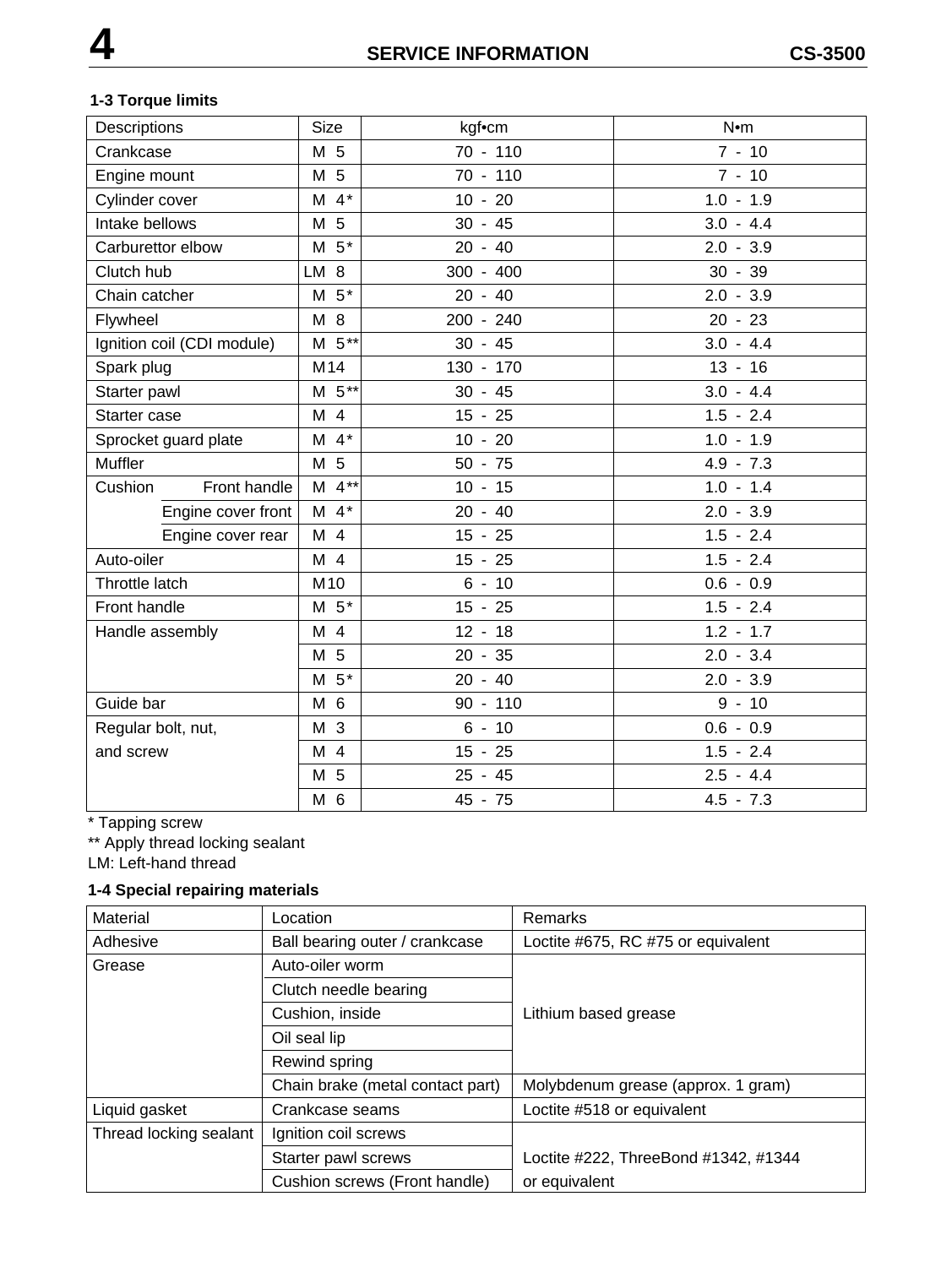#### **1-5 Service limits**



| Description  |                            |      | $mm$ (in)                                     |
|--------------|----------------------------|------|-----------------------------------------------|
| A            | Cylinder bore              |      | When plating is worn and aluminum can be seen |
| B            | Piston outer diameter      | Min. | 37.90 (1.492)                                 |
| $\mathsf{C}$ | Piston pin bore            | Max. | 8.030 (0.3161)                                |
| D            | Piston ring groove         | Max. | (0.063)<br>1.6                                |
| E            | Piston ring side clearance | Max. | (0.004)<br>0.1                                |
| F            | Piston pin outer diameter  | Min. | (0.3142)<br>7.98                              |
| G            | Piston ring width          | Min. | 1.45<br>(0.057)                               |
| H            | Piston ring end gap        | Max. | (0.02)<br>0.5                                 |
| K            | Con-rod small end bore     | Max. | 11.025 (0.4341)                               |
| L            | Crankshaft runout          | Max. | (0.002)<br>0.05                               |
| M            | Sprocket bore              | Max. | (0.5150)<br>13.08                             |
| N            | Clutch drum bore           | Max. | (2.40)<br>61.0                                |
| P            | Sprocket wear limit        | Max. | (0.02)<br>0.5                                 |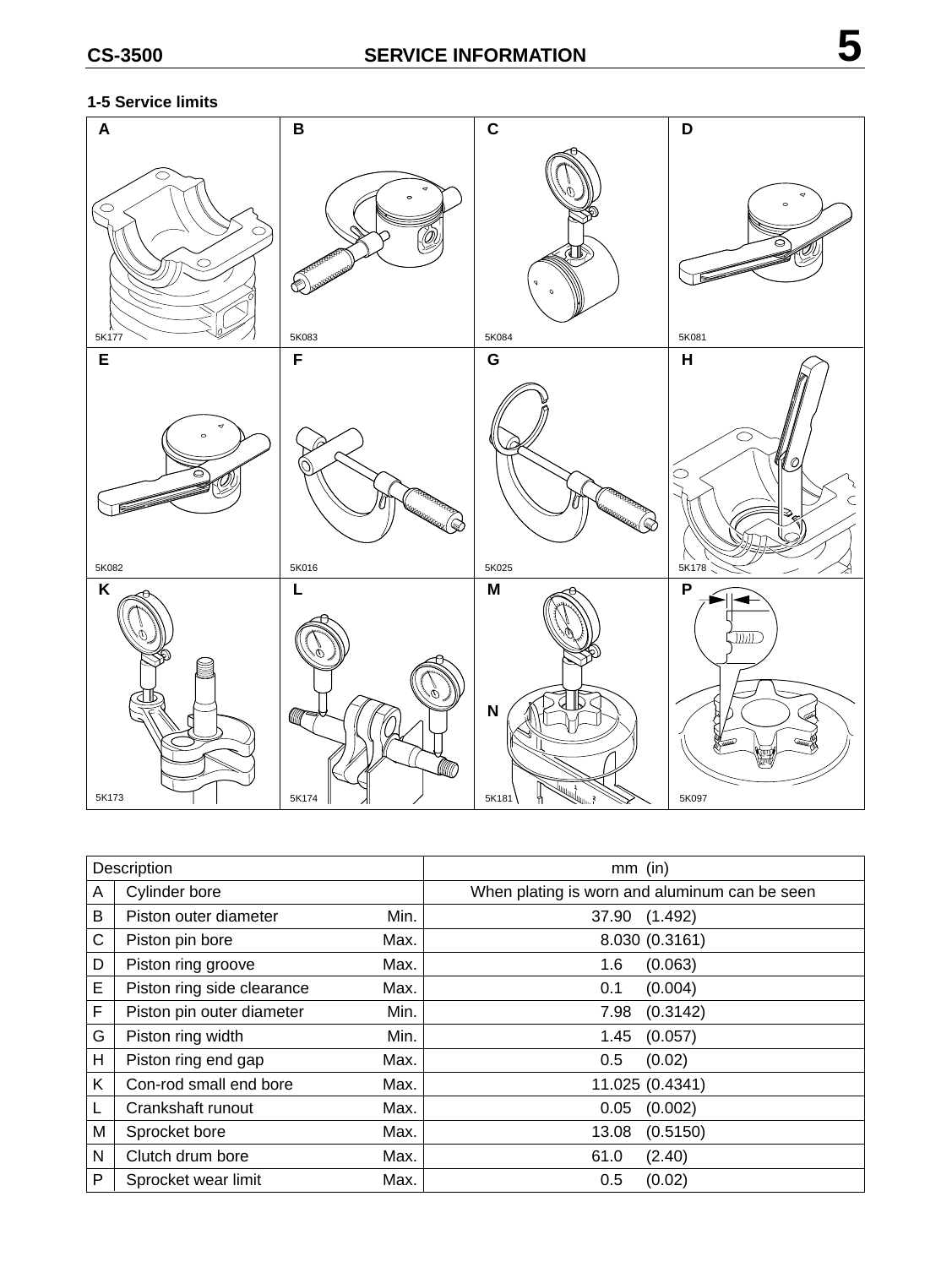#### **1-6 Special tools**



| Key | Part Number  | Description          | Used for:                                                            |
|-----|--------------|----------------------|----------------------------------------------------------------------|
| 1   |              | Tachometer           | Adjusting carburettor                                                |
| 2   | 895610-79920 | L-hex. wrench(4 mm)  | Removing and installing hex. socket bolt (M5)                        |
| 3   | 897501-03938 | Puller               | Removing flywheel and auto-oiler                                     |
| 4   | 897505-16133 | Clutch tool          | Removing and installing clutch assembly                              |
| 5   | 897537-30130 | Piston stopper       | Locking crankshaft rotation                                          |
| 6   | 897563-19830 | Metering lever gauge | Measuring metering lever height on carburettor                       |
| 7   | 897701-02830 | Bearing wedge        | Removing ball bearing from crankshaft                                |
| 8   | 897702-30131 | Piston pin tool      | Removing and installing piston pin (Use 8 mm dia. adapter)           |
| 9   | 897603-23030 | PTO shaft puller     | Removing plug on auto-oiler assembly                                 |
|     |              |                      | {Use with bolt (M5-M8) in Puller 897501-03938}                       |
| 10  | 897708-19834 | Worm remover         | Removing worm of auto-oiler                                          |
| 11  | 897708-37532 | Worm inserter        | Installing worm of auto-oiler                                        |
| 12  | 897724-01361 | Spring pin tool      | Removing and installing spring pin (4 mm or 5/32 in dia.)            |
| 13  | 897726-09130 | Oil seal tool        | Installing ball bearing on crankshaft                                |
| 14  | 897800-79931 | Spark tester         | Checking ignition system                                             |
| 15  | 897803-30130 | Pressure tester      | Testing carburettor and crankcase leakages                           |
| 16  | 897826-16131 | Pressure plug        | Plugging intake / exhaust port to test crankcase / cylinder leakages |
| 17  | 897827-16131 | Pressure plate       | Plugging intake port to test crank case / cylinder leakages          |